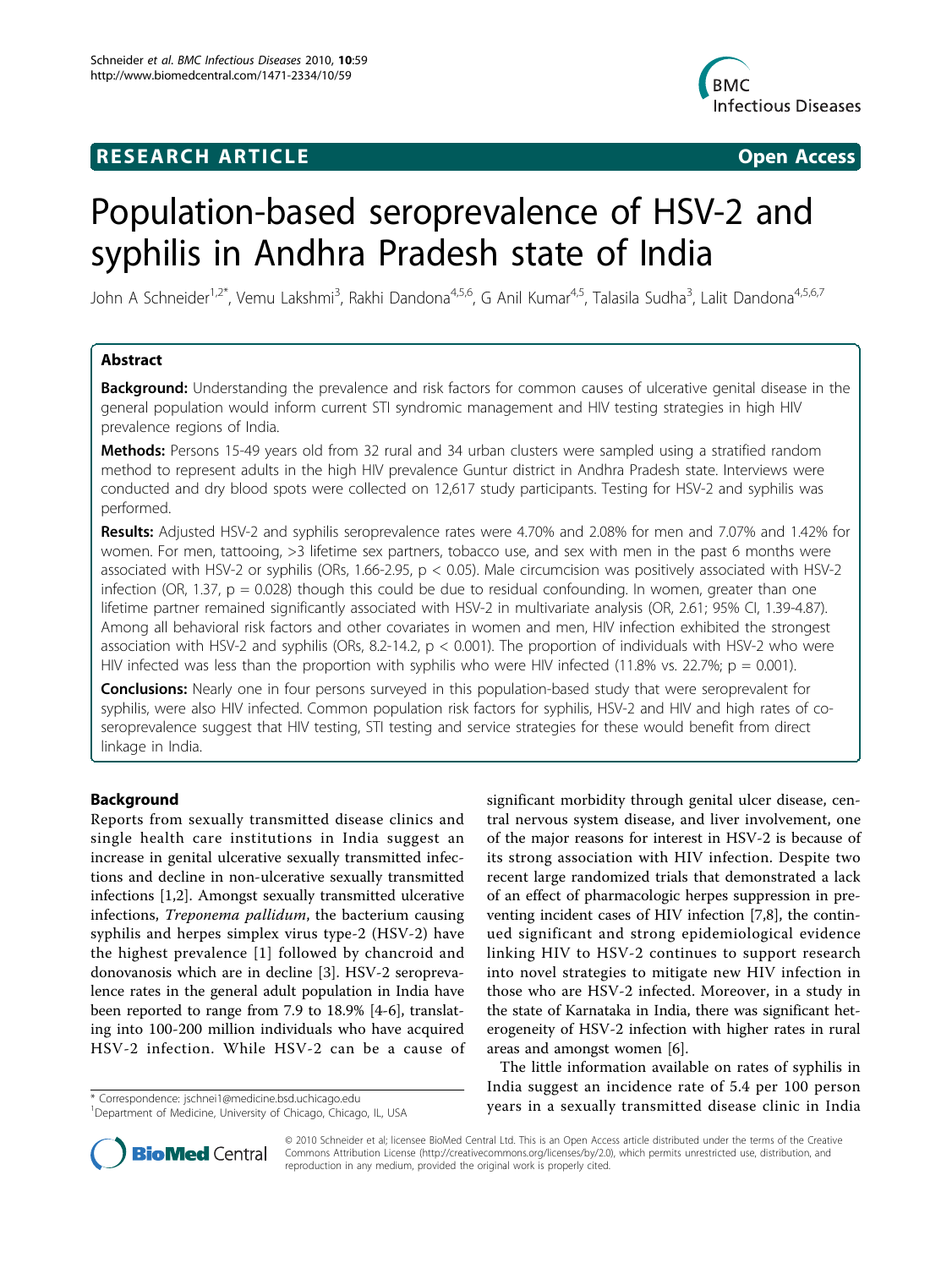from 1993-2000 and prevalence rates as high as 21.9% amongst a convenience sample of long-distance truckdrivers in 2000 [[4,5](#page-10-0)]. Syphilis has also been implicated in increasing susceptibility to HIV infection [[9](#page-10-0)], and HIV prevention interventions based on syphilis and other STI control have, except for in one isolated instance [[10\]](#page-10-0), also led to disappointing results [\[11,12](#page-10-0)]. Additionally, spikes in syphilis infection has become a concern in men who have sex with men (MSM) communities in other settings [[13\]](#page-11-0). However this has yet to be reported from India, where MSM have one of the highest rates of HIV prevalence amongst groups at high risk of sexual transmission of HIV [\[14](#page-11-0)].

Thus HSV-2 and syphilis infection could have a great impact on the Indian population. A better understanding of population level data on the prevalence of HSV-2 and syphilis, and the risk factors for these two important causes of genito-ulcerative diseases could improve public health STI prevention efforts in the country and their integration with HIV prevention efforts.

We report seroprevalence rates and potential risk factors for HSV-2 and syphilis from a population-based study in Guntur district in the south Indian state of Andhra Pradesh. This district and state have one of the highest burdens of HIV infection due to sexual transmission in India [\[14](#page-11-0)].

## Methods

## Study population and Setting

Overall 12,617 persons 15-49 years old from 32 rural and 34 urban clusters were sampled using a stratified random method to represent adults in the Guntur district of Andhra Pradesh (AP) India previously described in detail elsewhere [\[15](#page-11-0)]. In brief, Guntur district, which had a population of 4.5 million in the 2001 census with 29% urban, was stratified into three regions with different levels of development (literacy, assets, electricity and water assets from census data), and rural and urban areas selected that together would be representative of the district. Within these areas, clusters of 1300-1600 population were selected randomly, and systematic sampling was done to select households in order to get 200-230 eligible persons aged 15-49 years in each cluster. All residents in this age group in each selected household were considered eligible, with a resident defined as someone who had lived in the selected area for the past 6 months or more and a household defined as persons eating from the same kitchen. Assuming a participation rate of 90% of the eligible persons based on pilot studies, we estimated a final sample of about 12 400 persons with approximately equal men-women and rural-urban distribution [\[15](#page-11-0)]. Trained field investigators obtained written informed consent from eligible people for participation in the study prior to confidential interview and dry blood spot sampling. As the blood test results would be unlinked with the respondent identity, those interested in knowing their HIV/STI status were referred to the nearest public sector voluntary counselling and testing centre. The protocols and procedures for this study were approved by institutional ethics committees of the Nizam's Institute of Medical Sciences and the Administrative Staff College of India in Hyderabad, India.

### Interviews

Confidential interviews were conducted between September of 2004 and September of 2005 with participants to obtain socio-demographic information and other risk factors that may be associated with the occurrence of sexually transmitted infections [[16\]](#page-11-0). Socio-demographic information included age, sex, education, caste, and a modified standard of living index which is based upon living conditions and ownership of assets [[17](#page-11-0)]. The caste system is a social class system and categories were those used by the Government of India and categorized from highest to lowest: Forward Caste, Backwards Caste, Scheduled Caste and Scheduled Tribe.

Information relevant to this paper included number of lifetime sex partners, frequency of condom use, frequency of alcohol use before sex, blood transfusion history, tattooing, use of recreational drugs, alcohol use, tobacco use, and time spent away from home. For men, female sex worker (FSW) history, having sex with men and self reported circumcision status were obtained.

## Blood samples

A validated finger prick method with a safety lancet was used to take blood samples from each respondent for dry blood spot (DBS) preparation on Whatman No. 3 paper (Whatman International Ltd, Maidstone, UK) [[18\]](#page-11-0). Testing was done using standard methods and kits for detecting HSV-2 IgG (HerpeSelect 2 ELISA IgG, Focus Diagnostics, CA) [[19](#page-11-0),[20\]](#page-11-0) and Treponema pallidum IgG (Treponostika sandwich ELISA, bioMérieux, France). The DBS results for HSV-2 and syphilis demonstrated 100% specificity and sensitivity when compared to standard serum testing of 75 samples from STD clinic patients and controls. All positive DBS samples were re-tested for confirmation and a 10% random sample of negative samples was re-tested revealing 100% concordance with the initial result. Both tests indicate lifetime prevalence of disease. Sequential HIV 1/2 antibody, Western blot, p24 antigen and pooled nucleic acid tests from study participants were conducted according to algorithms and methods described elsewhere, [[15](#page-11-0)] with "HIV" in this report referring to HIV-1 and/or HIV-2 seroprevalence and/or acute HIV-1 infection. HIV prevalence and risk factors in this cohort have been described previously [[15,21](#page-11-0)].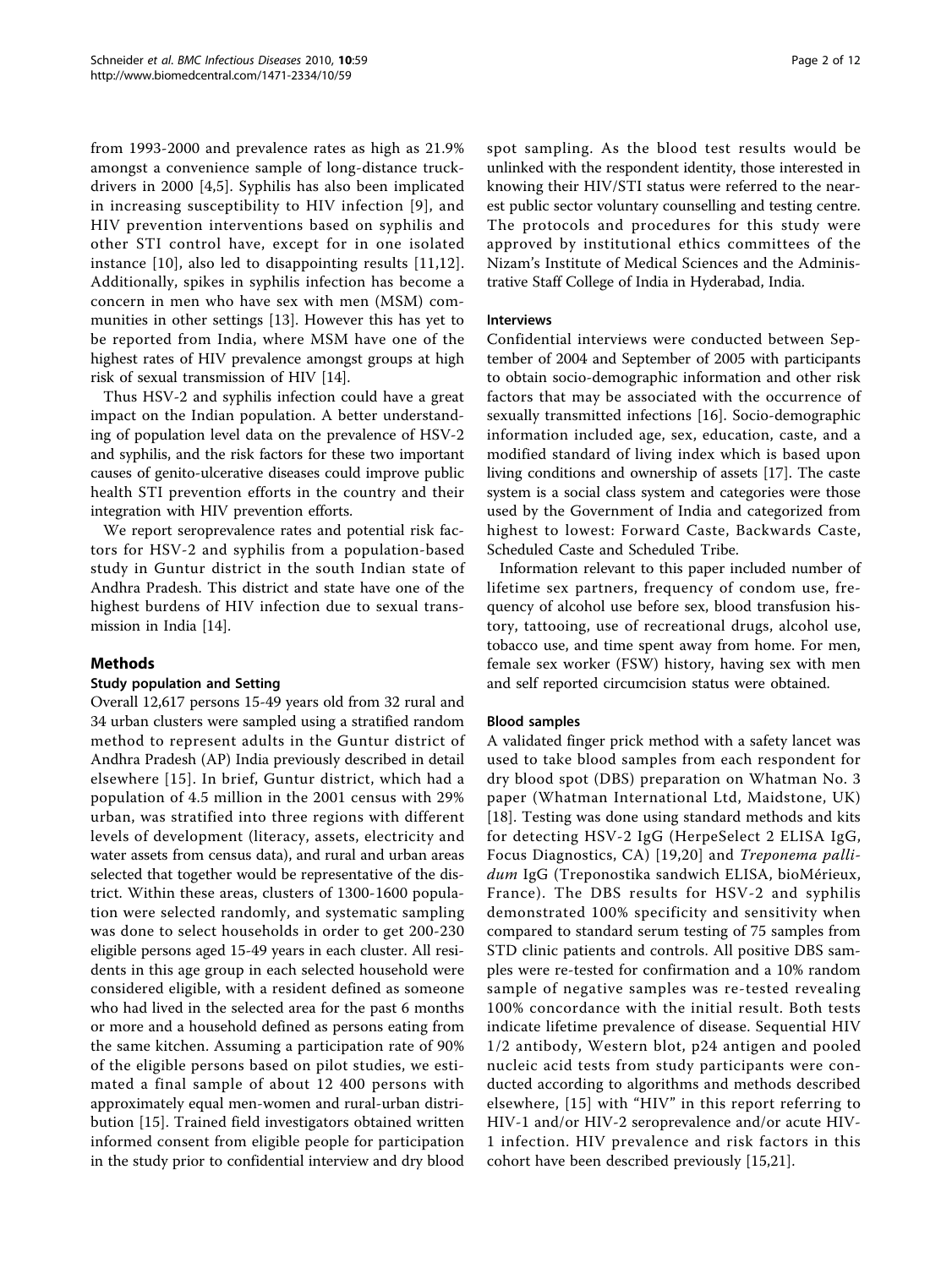#### Analysis

The prevalence of HSV-2, syphilis, HSV-2/HIV co-prevalence and syphilis/HIV co-prevalence are reported. We examined the relationship of HSV-2 and syphilis seroprevalence with sociodemographic and risk variables (hygiene, substance use, sexual risk, HIV, and STI) in bivariate analyses for men and women separately. We then utilized a stepwise approach by creating two separate initial logistic regression models for HSV-2 and syphilis which included either sociodemographic or risk variables significant at the  $p < 0.05$  level from bivariate analyses. Variables from the sociodemographic and risk models that remained statistically significant in the initial regression analyses were then combined into one final multiple logistic regression model for HSV-2 and syphilis separately for men and women. HIV serostatus was also examined as an outcome variable in separate models including HSV-2, syphilis and significant risk and sociodemographic variables. Data were analyzed using STATA software version 9.0 (StataSoft Corp, Austin TX, USA).

## Results

Of the final 13,838 15-49-year-olds sampled, 12,617 (91.2%) gave a blood sample and interview, 6% did not participate, and 2.8% provided an interview only. Of this final analytic sample 12,617 study participants who provided a blood sample, 6317 (50.1%) were rural residents, 6382 (50.6%) were women, 4582 (36.3%) <25 years of age, and 4310 (34.2%) had not had any schooling.

#### Seroprevalence

Population-based proportions of HSV-2 and syphilis for the two sexes and urban and rural residence are presented in Table [1.](#page-3-0) The overall seroprevalence of HSV-2 and syphilis adjusted for the age, sex and rural-urban distribution of Guntur district population was 5.87% (95% CI, 4.28-7.46) and 1.75% (95% CI, 1.33-2.17), respectively. HSV-2 and syphilis seroprevalence increased with age, decreased with increasing education and improved SLI, and was higher in urban residents. These relationships were maintained when stratified by gender. However, women were more likely to have HSV-2 (OR, 1.54; 95% CI, 1.34 - 1.78) and less likely to have syphilis (OR, 0.56; 95% CI, 0.42 - 0.74) when compared to men adjusting for sociodemographic characteristics that were included in the final model.

#### Risk Factors

In bivariate analyses, risk variables associated with HSV-2 or syphilis in men included lack of toilet facility at home, history of transfusion, tattooing, circumcision, tobacco use, alcohol consumption, multiple lifetime female partners, ever having had sex with female sex workers, condom use, ever having had sex with men, using alcohol before sex, HSV-2 or syphilis and HIV 1/2 seroprevalence. In women, history of having a toilet facility at home, history of transfusion, any recreational drug use, ever chewed tobacco, condom use, having had more than one lifetime partner, HSV-2 or syphilis and HIV status were associated with HSV-2 or syphilis seroprevalence. Variables that remained statistically significant after separate initial multiple logistic regression models for behavioral and sociodemographic variables with outcome of HSV-2 and syphilis are combined into final models for men (Table [2](#page-4-0)) and women (Table [3](#page-7-0)) separately. The range of  $\mathbb{R}^2$  for final models was 0.14-0.18.

In these final models, of all substance use related items (tobacco use, drinking alcohol, use of alcohol before sex, and use of other recreational drugs) for men, none demonstrated a significant association with HSV-2 (ORs, 0.62-1.64; p values, 0.053-0.52) and only current tobacco use was marginally associated with syphilis seroprevalence (OR, 2.07; 95% CI, 1.26-3.41). Men who never used condoms had similar rates of HSV-2 and syphilis to men who had never had sex or last sex was more than 6 months prior to interview (ORs, 0.39-1.02; p values, 0.059-0.96).

Variables that were associated with HSV-2 in women and remained significant after multivariate modeling included greater than one lifetime partner (OR, 2.61; 95% CI, 1.39-4.87), HIV (OR, 14.07; 95% CI, 8.84-22.40) and syphilis (OR, 6.66; 95% CI, 3.88-11.42). Never using a condom was negatively associated with HSV-2 amongst women who had ever had sex (OR, 0.69; 95% CI, 0.53-0.91).

The relationship between circumcision and HSV-2 in men was a bit more complicated as HSV-2 seroprevalence rates were higher in circumcised men in bivariate analyses of all men  $(7.9\% \text{ vs } 5.3\%; \text{ p } = 0.002)$ , sexually active men (8.7% vs. 6.4%;  $p = 0.02$ ) and sexually inactive men  $(5.6\% \text{ vs. } 1.9\%; \text{ p} = 0.001)$ . In multivariate analysis, male circumcision demonstrated a significant association with HSV-2 (OR, 1.37; 95% CI, 1.03-1.82) but not with syphilis (OR, 1.20; 95% CI, 0.77-1.66). Circumcised men were likely to have more lifetime sexual partners, including FSWs, than those who were not circumcised (8.6 partners vs. 5.0 partners;  $p = 0.007$ ) and were more likely to have had contact with a FSW (35.5% vs. 22.7%; p < 0.001). When adding risk factors significant in bivariate analyses sequentially to our final HSV-2 model in Table [2,](#page-4-0) ever having contact with a FSW decreased the point estimate of circumcision by the greatest magnitude. Of the men in this study, 899 (14.4%) were Muslim of whom 96.4% reported being circumcised, whereas only 2.9% of the non-Muslim men reported being circumcised. Religion was not used in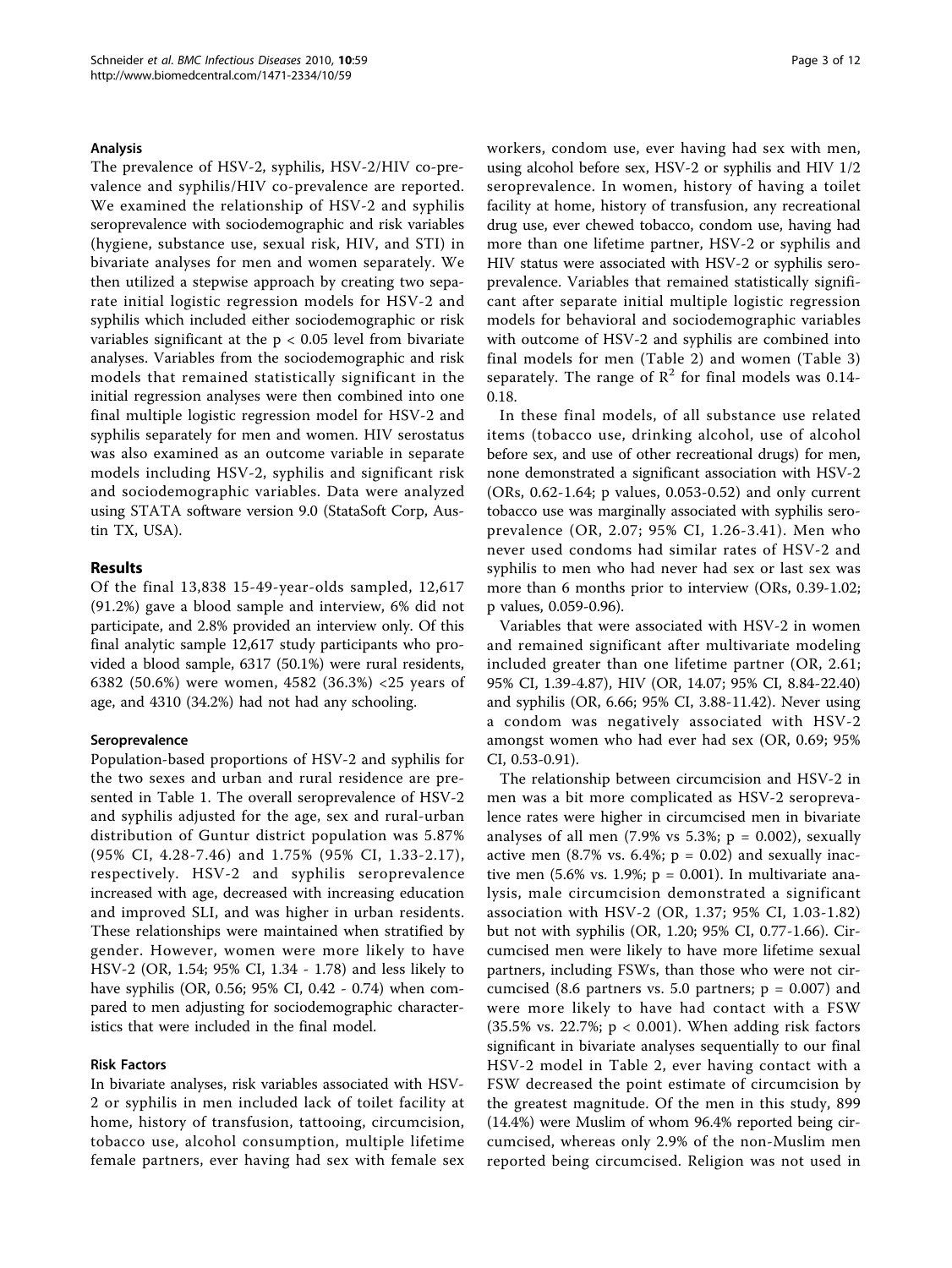|       |                     |                                      |                                            |                                                 | $HSV-2$             |                                      |                                              |                                                 |                                     |                                                 |
|-------|---------------------|--------------------------------------|--------------------------------------------|-------------------------------------------------|---------------------|--------------------------------------|----------------------------------------------|-------------------------------------------------|-------------------------------------|-------------------------------------------------|
|       |                     |                                      | Men                                        |                                                 |                     | Women                                | <b>Total</b>                                 |                                                 |                                     |                                                 |
|       | <b>Participants</b> | <b>HSV</b><br><b>Positive</b><br>(%) | Adjusted<br><b>HSV</b><br>prevalence<br>%  | 95%<br>confidence<br>interval;<br>design effect | <b>Participants</b> | <b>HSV</b><br><b>Positive</b><br>(%) | Adjusted<br><b>HSV</b><br>prevalence<br>$\%$ | 95%<br>confidence<br>interval;<br>design effect | Adjusted<br><b>HSV</b> rate<br>$\%$ | 95%<br>confidence<br>interval;<br>design effect |
| Rural | 3139                | 120(3.82)                            | 3.20                                       | 1.80-4.60; 4.30                                 | 3178                | 167(5.25)                            | 4.56                                         | 2.55-6.57; 6.56                                 | 3.87                                | 2.24-5.50; 9.88                                 |
| Urban | 3096                | 243(7.85)                            | 8.15                                       | 6.03-10.27; 5.14                                | 3204                | 417<br>(13.01)                       | 12.77                                        | 9.78-15.76; 6.67                                | 10.44                               | $8.05 - 12.83$ ;<br>10.08                       |
| Total | 6235                | 363(5.82)                            | 4.70                                       | 3.36-6.04; 5.40                                 | 6382                | 584(9.15)                            | 7.07                                         | 5.06-9.08; 8.11                                 | 5.87                                | 4.28-7.46; 12.08                                |
|       |                     |                                      |                                            |                                                 | Syphilis            |                                      |                                              |                                                 |                                     |                                                 |
|       |                     |                                      | Men                                        |                                                 |                     |                                      | Women                                        |                                                 |                                     | Total                                           |
|       | Participants        | <b>Syphilis</b><br>Positive<br>(%)   | Adjusted<br>syphilis<br>prevalence<br>$\%$ | 95%<br>confidence<br>interval;<br>design effect | Participants        | <b>Syphilis</b><br>Positive<br>(%)   | Adjusted<br>syphilis<br>prevalence<br>$\%$   | 95%<br>confidence<br>interval;<br>design effect | Adjusted<br>syphilis<br>rate %      | 95%<br>confidence<br>interval;<br>design effect |
| Rural | 3139                | 55(1.75)                             | 1.71                                       | $0.90 - 2.52; 3.01$                             | 3178                | 41(1.29)                             | 1.38                                         | 0.90-1.86; 1.30                                 | 1.55                                | $0.97 - 2.13$ ; 3.38                            |
| Urban | 3096                | 79(2.55)                             | 2.93                                       | 2.05-3.81; 2.54                                 | 3204                | 45(1.40)                             | 1.51                                         | 1.03-1.99; 1.57                                 | 2.22                                | 1.61-2.83; 3.34                                 |
| Total | 6235                | 134(2.15)                            | 2.08                                       | 1.48-2.68; 2.75                                 | 6382                | 86(1.35)                             | 1.42                                         | 1.08-1.76; 1.41                                 | 1.75                                | 1.33-2.17; 3.32                                 |

<span id="page-3-0"></span>Table 1 Population-based rates of HSV-2 and syphilis seroprevalence in Guntur District, Andhra Pradesh, South India  $(N = 12,617).$ \*

\*Overall HSV-2 and syphilis seroprevalence adjusted for age, sex, gender and rural/urban distribution of the population in Guntur district.

the multivariate model as it was highly associated with male circumcision. The latter was included in the model as it was expected to have a more direct relation with sexually transmitted infections and it may be a risk factor that is modifiable in this setting.

#### Relationship of HIV seroprevalence with HSV-2 and syphilis

Co-seroprevalence rates of HSV-2 or syphilis with HIV infection and proportions of HSV-2 or syphilis infected with HIV are presented in Table [4](#page-9-0). The proportion of HSV-2 individuals who were HIV infected was less when compared to the proportion of syphilis individuals who were HIV infected (11.8% vs. 22.7%; Chi-square 10.48; p = 0.001). HIV 1/2 seroprevalence had a strong association with HSV-2 and syphilis in men (OR, 13.98; 95% CI 9.27- 21.10) and (OR, 8.58; 95% CI 4.93-14.92), respectively.

## **Discussion**

This report examines HSV-2 and syphilis seroprevalence and associated risk factors in a large population-based sample, with a high participation rate, in a high HIV prevalent district [[22\]](#page-11-0) within a high prevalence state [[14\]](#page-11-0) of India. Seroprevalence of HSV-2 and syphilis demonstrated rural urban and gender differences. Seroprevalence for both HSV-2 and syphilis was higher in urban areas, HSV-2 was higher amongst women and syphilis was slightly higher in men.

Though less information from population based studies exists on rates of syphilis infection, estimates suggest that South Asia has the highest number of cases in

the world [[23](#page-11-0)]. Moreover, the burden of HSV-2 and syphilis infection extrapolated from these rates is high and supports current national efforts to address STI disease in the country. In general terms while the overall prevalence of HSV-2 is significantly lower than many other countries in sub-Saharan Africa, the ratio of HSV-2/HIV seroprevalence at 2-3 is roughly similar between our study and HSV-2/HIV seroprevalence ratios found in other populations in Africa [[24\]](#page-11-0).

Marked heterogeneity in syphilis and HSV-2 at the district and state level can become apparent when comparing burden of STIs across studies despite treatment policies that often remain the same across geographic regions [[25](#page-11-0)]. For example, syphilis seroprevalence in our study was about four times that found in another study in a district in the neighboring state Karnataka while HSV-2 in our district level population was nearly 1/3 of that found in the district in Karnataka [\[6\]](#page-10-0). HSV-2 and syphilis seroprevalence rates were higher in urban areas and rates of syphilis were higher in men than in women in our study, while opposite trends were found in the Karnataka study. However, testing algorithms and testing kits differed between the two studies as well. While some of the differences in seroprevalence rates may be methodological, the heterogeneous nature of the STI epidemic in India, could explain the differences in findings at the district level, warranting programmatic prevention and treatment programs to reflect local conditions.

Our finding of a positive relationship between circumcised status and HSV-2 seroprevalence differs from the inverse relationship between circumcision and HIV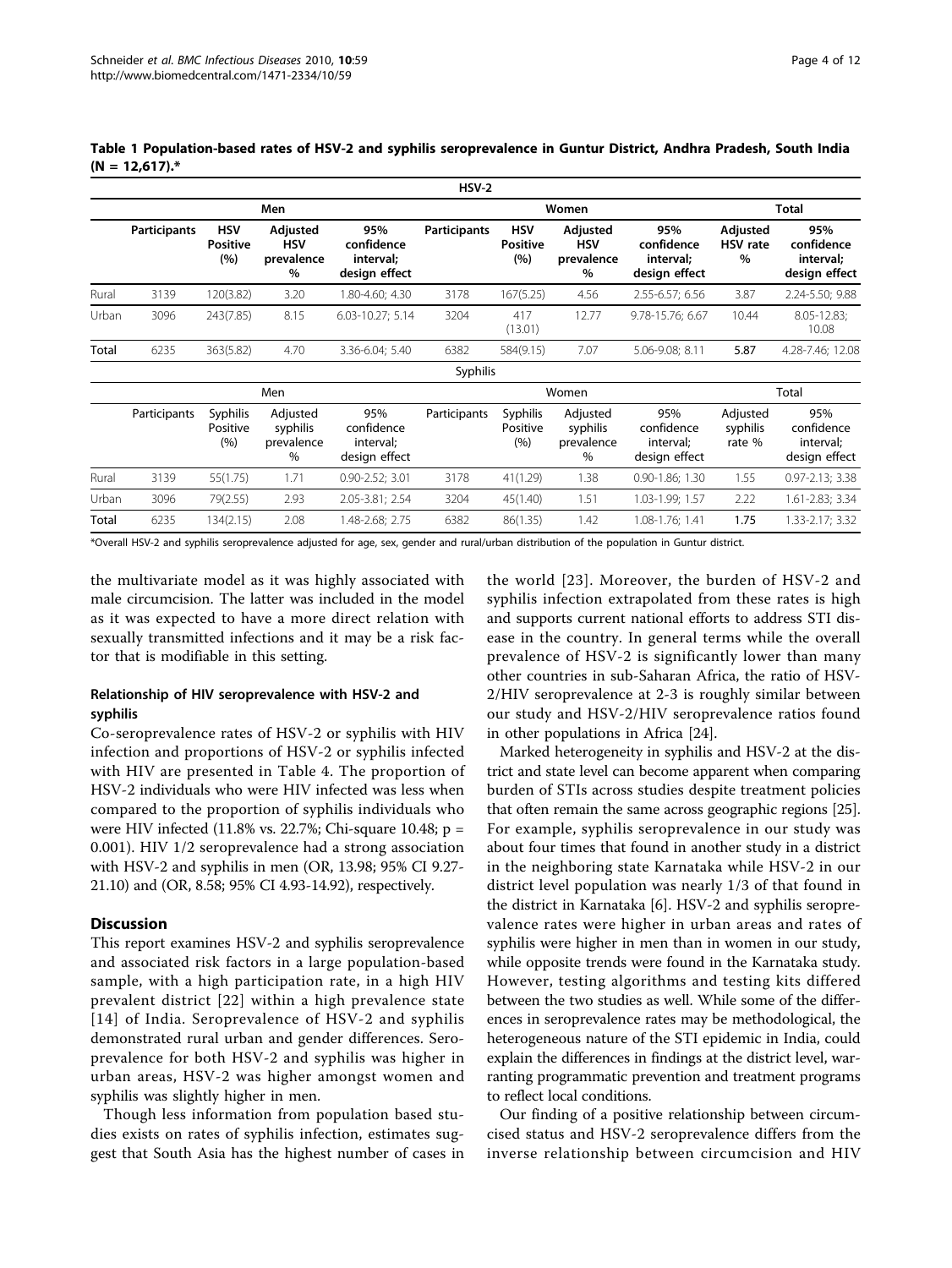## <span id="page-4-0"></span>Table 2 Combined multiple logistic regression model including socio-demographic and behavioral variables for association with seroprevalent HSV-2 and syphilis in men.

| Factor                            | N (%<br>of<br>Total) | HSV-<br>$2*$            |                                                                           |                                                                                   |                   | <b>Syphilis</b><br>Ť.                                              |                                                                                      |  |  |  |
|-----------------------------------|----------------------|-------------------------|---------------------------------------------------------------------------|-----------------------------------------------------------------------------------|-------------------|--------------------------------------------------------------------|--------------------------------------------------------------------------------------|--|--|--|
|                                   |                      | 2)                      | N (% Odds of having<br>HSV- HSV-2 with<br>univariate analysis<br>(95% CI) | Adjusted odds of having<br>HSV-2 with multiple<br>logistic regression (95%<br>CI) | N (%<br>Syphilis) | Odds of having<br>syphilis with<br>univariate analysis<br>(95% CI) | Adjusted odds of having<br>syphilis with multiple<br>logistic regression (95%<br>CI) |  |  |  |
| Men $(N = 6,235)$<br>ŧ            |                      |                         |                                                                           |                                                                                   |                   |                                                                    |                                                                                      |  |  |  |
| Sociodemographics                 |                      |                         |                                                                           |                                                                                   |                   |                                                                    |                                                                                      |  |  |  |
| Age (years)                       |                      |                         |                                                                           |                                                                                   |                   |                                                                    |                                                                                      |  |  |  |
| $15-19$                           | 1175<br>(18.8)       | 30<br>(2.6)             | 1.00 (ref)                                                                | 1.00 (ref)                                                                        | 6(0.5)            | 1.00 (ref)                                                         |                                                                                      |  |  |  |
| $20 - 24$                         | 1086<br>(17.4)       | 42<br>(3.9)             | 1.54 (0.95-2.47)                                                          | 1.07 (0.62-1.84)                                                                  | 14(1.3)           | 2.54 (0.97-6.65)                                                   |                                                                                      |  |  |  |
| $25 - 29$                         | 972<br>(15.6)        | 56<br>(5.8)             | 2.33 (1.49-3.67)                                                          | 1.36 (0.77-2.40)                                                                  | 28 (2.9)          | 5.78 (2.38-14.01)                                                  |                                                                                      |  |  |  |
| 30-34                             | 833<br>(13.4)        | 53<br>(6.4)             | 2.59 (1.64-4.10)                                                          | 1.13 (0.62-2.06)                                                                  | 24 (2.9)          | 5.78 (2.35-14.20)                                                  |                                                                                      |  |  |  |
| 35-39                             | 842<br>(13.5)        | 70<br>(8.3)             | 3.46 (2.23-5.36)                                                          | $1.74(0.97-3.11)$                                                                 | 25(3.0)           | 5.96 (2.43-14.60)                                                  |                                                                                      |  |  |  |
| 40-44                             | 628<br>(10.1)        | 43<br>(6.8)             | 2.81 (1.74-4.52)                                                          | 1.56 (0.84-2.88)                                                                  | 19 (3.0)          | $6.08$ $(2.42 - 15.30)$                                            |                                                                                      |  |  |  |
| 45-49                             | 699<br>(11.2)        | 69<br>(9.9)             | 4.18 (2.69-6.49)                                                          | 2.60 (1.46-4.62) §                                                                | 18 (2.6)          | 5.15 (2.03-13.04)                                                  |                                                                                      |  |  |  |
| Standard of Living<br>Index $\P$  |                      |                         |                                                                           |                                                                                   |                   |                                                                    |                                                                                      |  |  |  |
| $0 - 16$                          | 1564<br>(25.1)       | 107<br>(6.8)            | 1.00 (ref)                                                                | 1.00 (ref)                                                                        | 51(3.3)           | 1.00 (ref)                                                         |                                                                                      |  |  |  |
| $17 - 22$                         | 1593<br>(25.5)       | 100<br>(6.3)            | $0.91$ $(0.69-1.21)$                                                      | $0.95(0.69-1.29)$                                                                 | 34(2.1)           | $0.65$ $(0.42-1.0)$                                                |                                                                                      |  |  |  |
| $23 - 29$                         | 1529<br>(24.5)       | 89<br>(5.8)             | $0.84$ $(0.63 - 1.13)$                                                    | $0.95(0.68-1.33)$                                                                 | 23 (1.5)          | $0.45(0.28-0.75)$                                                  |                                                                                      |  |  |  |
| 30-54                             | 1548<br>(24.8)       | 67<br>(4.3)             | $0.62$ (0.45-0.84)                                                        | $0.64$ (0.43-0.95) §                                                              | 26 (1.7)          | $0.51(0.31 - 0.82)$                                                |                                                                                      |  |  |  |
| Education                         |                      |                         |                                                                           |                                                                                   |                   |                                                                    |                                                                                      |  |  |  |
| None                              | 1573<br>(25.2)       | 103<br>(6.5)            | 1.00 (ref)                                                                | $1.00$ (ref)                                                                      | 47 (3.0)          | $1.00$ (ref)                                                       |                                                                                      |  |  |  |
| Class 1-10                        | 3180<br>(51.0)       | 203<br>(6.4)            | $0.97(0.76-1.24)$                                                         | 1.12 (0.85-1.49)                                                                  | 73 (2.3)          | $0.76$ $(0.53-1.11)$                                               |                                                                                      |  |  |  |
| Class 11-12                       | 518<br>(8.3)         | 24<br>(4.6)             | $0.69$ $(0.44 - 1.09)$                                                    | 1.18 (0.71-1.97)                                                                  | 3(0.6)            | $0.19(0.06 - 0.61)$                                                |                                                                                      |  |  |  |
| More than<br>Class 12             | 960<br>(15.4)        | 33<br>(3.4)             | $0.51$ $(0.34 - 0.76)$                                                    | $0.82$ (0.50-1.33)                                                                | 11(1.1)           | $0.38$ $(0.19 - 0.73)$                                             |                                                                                      |  |  |  |
| Occupation                        |                      |                         |                                                                           |                                                                                   |                   |                                                                    |                                                                                      |  |  |  |
| Other than<br>categories<br>below | 4897<br>(78.5)       | 253<br>(5.2)            | 1.00 (ref)                                                                |                                                                                   | 86 (1.8)          |                                                                    | 1.00 (ref)                                                                           |  |  |  |
| Transport<br>Related              | 438<br>(7.0)         | 39<br>(8.9)             | 1.79 (1.26-2.55)                                                          |                                                                                   | 24 (5.5)          | 3.24 (2.04-5.16)                                                   | 2.18 (1.30-3.65)                                                                     |  |  |  |
| Field Related                     | 822<br>(13.2)        | 62<br>(7.5)             | 1.50 (1.12-2.0)                                                           |                                                                                   | 23 (2.8)          | $1.61(1.01-2.57)$                                                  | $1.32(0.81 - 2.17)$                                                                  |  |  |  |
| Begging/Sex<br>Work               | 18<br>(0.3)          | 5<br>(27.8)             | 7.06 (2.50-19.96)                                                         |                                                                                   | 0(0)              | Model does not<br>converge                                         | Model does not converge                                                              |  |  |  |
| Unemployed                        | 60<br>(1.0)          | $\overline{4}$<br>(6.7) | 1.31 (0.47-3.64)                                                          |                                                                                   | 1(1.7)            | $0.95(0.13-6.9)$                                                   | $0.74(0.09-5.77)$                                                                    |  |  |  |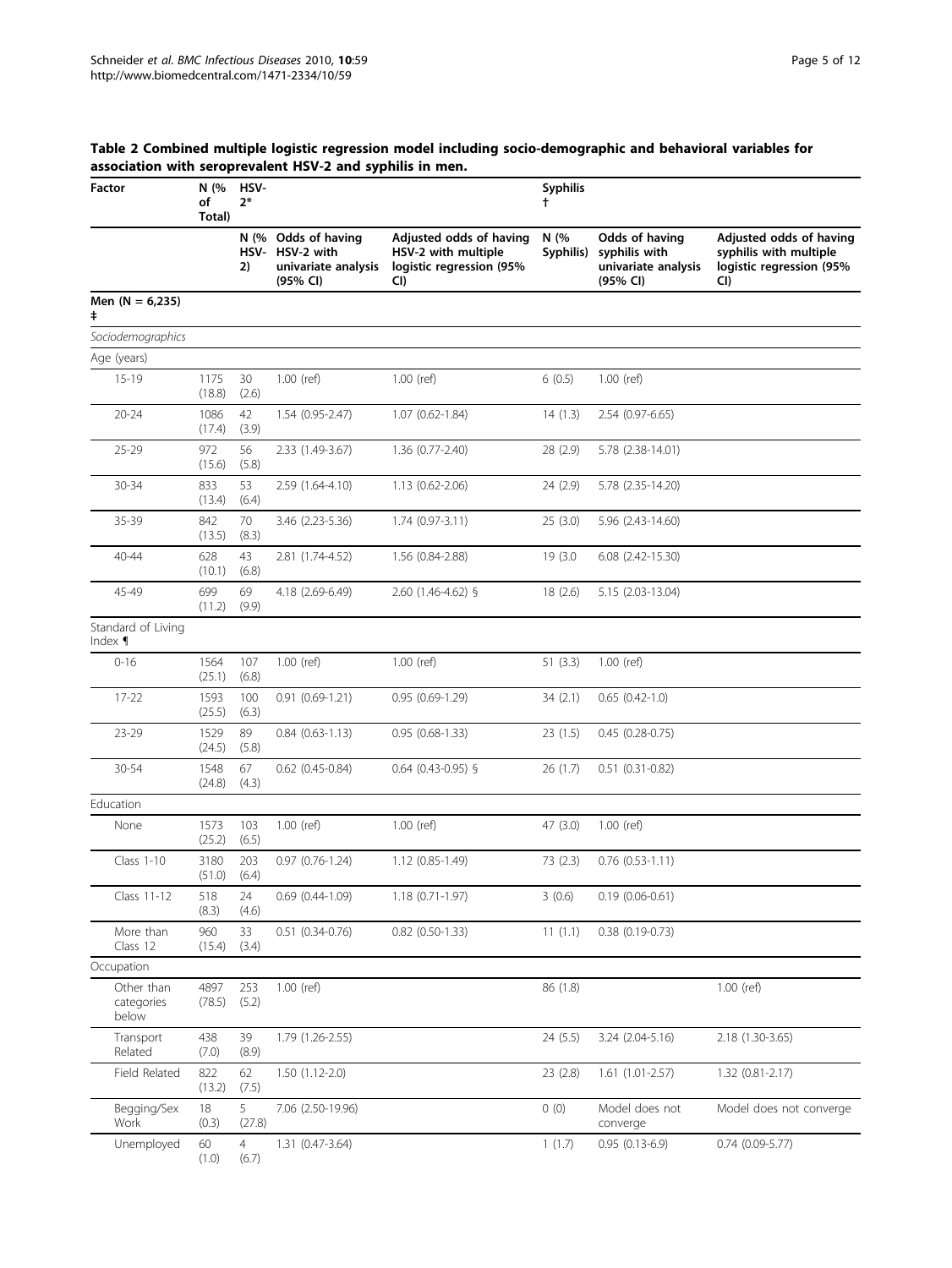| Caste                           |                 |              |                        |                    |                      |                        |                      |
|---------------------------------|-----------------|--------------|------------------------|--------------------|----------------------|------------------------|----------------------|
| Forward                         | 2,323<br>(37.3) | 115<br>(5.0) | 1.00 (ref)             |                    | 36(1.5)              | 1.00 (ref)             | 1.00 (ref)           |
| Backward                        | 1,532<br>(24.6) | 98<br>(6.4)  | 1.31 (0.99-1.73)       |                    | 47(3.1)              | 2.01 (1.30-3.12)       | $1.66$ (1.02-2.71) § |
| Scheduled                       | 1285<br>(20.6)  | 80<br>(6.2)  | $1.27(0.95 - 1.71)$    |                    | 27(2.1)              | 1.36 (0.82-2.26)       | $1.01(0.57-1.79)$    |
| Scheduled<br>Tribe              | 219<br>(3.5)    | 8<br>(3.7)   | $0.73$ $(0.35-1.51)$   |                    | 3(1.4)               | $0.88$ $(0.27 - 2.89)$ | $0.61(0.18-2.13)$    |
| None                            | 876<br>(14.0)   | 62<br>(7.1)  | 1.46 (1.06-2.01)       |                    | 21(2.4)              | 1.56 (0.91-2.69)       | 1.43 (0.79-2.59)     |
| Place of Residence              |                 |              |                        |                    |                      |                        |                      |
| Rural                           | 3139<br>(50.3)  | 120<br>(3.8) | 1.00 (ref)             | 1.00 (ref)         | 55 (1.8)             | 1.00 (ref)             |                      |
| Urban                           | 3,096<br>(49.7) | 243<br>(7.8) | 2.14 (1.71-2.68)       | 2.21 (1.71-2.86)   | 79 (2.6)             | 1.47 (1.04-2.08)       |                      |
| Health and Hygiene              |                 |              |                        |                    |                      |                        |                      |
| History of Tattoo               |                 |              |                        |                    |                      |                        |                      |
| No                              | 5747<br>(92.2)  | 301<br>(5.2) | 1.00 (ref)             | 1.00 (ref)         | 110 (1.9) 1.00 (ref) |                        |                      |
| Yes                             | 483<br>(7.8)    | 62<br>(12.8) | 2.66 (1.99-3.56)       | 1.66 (1.18-2.33) § | 24(5.0)              | 2.68 (1.71-4.21)       |                      |
| History of<br>Transfusion       |                 |              |                        |                    |                      |                        |                      |
| No                              | 6073<br>(97.5)  | 343<br>(5.6) | 1.00 (ref)             |                    | 130 (2.1) 1.00 (ref) |                        |                      |
| Yes                             | 156<br>(2.5)    | 20<br>(12.8) | 1.58 (1.20-2.07)       |                    | 4(2.6)               | 1.20 (0.44-3.30)       |                      |
| Circumcision                    |                 |              |                        |                    |                      |                        |                      |
| Uncircumcised                   | 5156<br>(83.6)  | 278<br>(5.4) | 1.00 (ref)             | 1.00 (ref)         | 107(2.1)             |                        |                      |
| Circumcised                     | 1011<br>(16.4)  | 80<br>(7.9)  | $1.51(1.16-1.95)$      | 1.37 (1.03-1.82) § | 25(2.5)              | $1.20(0.77-1.86)$      |                      |
| Toilet Facility at<br>Home      |                 |              |                        |                    |                      |                        |                      |
| Own Flush                       | 1547<br>(24.8)  | 83<br>(5.4)  | 1.00 (ref)             |                    | 21(1.4)              | 1.00 (ref)             |                      |
| Share Flush/<br>Own Pit Toilet  | 1848<br>(29.6)  | 129<br>(7.0) | 1.26 (1.01-1.57)       |                    | 42(2.3)              | 2.82 (1.34-5.90)       |                      |
| Share Pit<br>Toilet             | 307<br>(4.9)    | 17<br>(5.5)  | $0.90(0.60-1.34)$      |                    | 11(3.6)              | 1.85 (0.57-6.05)       |                      |
| None                            | 2491<br>(40.0)  | 126<br>(5.1) | $0.66$ $(0.52 - 0.83)$ |                    | 60(2.4)              | 2.62 (1.27-5.43)       |                      |
| Chew or Smoke<br>Tobacco        |                 |              |                        |                    |                      |                        |                      |
| Never                           | 2722<br>(43.7)  | 111<br>(4.1) | 1.00 (ref)             |                    | 28 (1.0)             | 1.00 (ref)             | 1.00 (ref)           |
| Previous                        | 369<br>(5.9)    | 33<br>(8.9)  | 2.31 (1.54-3.46)       |                    | 9(2.4)               | 2.41 (1.13-5.14)       | 1.47 (0.65-3.34)     |
| Current                         | 3137<br>(50.3)  | 219<br>(7.0) | 1.77 (1.40-2.23)       |                    | 97(3.1)              | 3.07 (2.01-4.69)       | 2.07 (1.26-3.41) §   |
| Sexual Risk                     |                 |              |                        |                    |                      |                        |                      |
| Lifetime Female<br>Sex Partners |                 |              |                        |                    |                      |                        |                      |

## Table 2: Combined multiple logistic regression model including socio-demographic and behavioral variables for association with seroprevalent HSV-2 and syphilis in men. (Continued)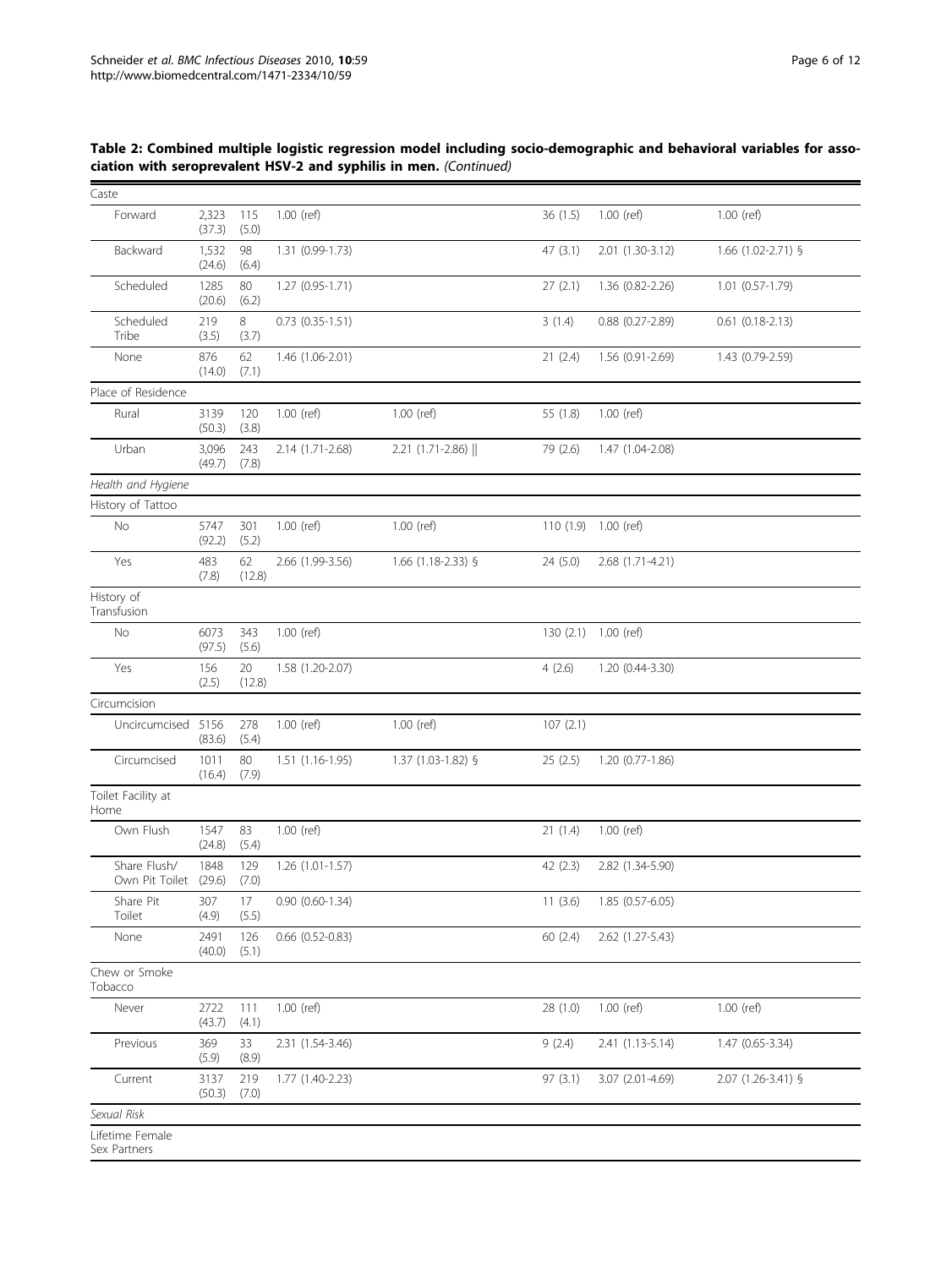| 1386<br>(22.5) | 35<br>(2.5)              | $1.00$ (ref)        | $1.00$ (ref)       | 5(0.4)   | 1.00 (ref)          | 1.00 (ref)           |
|----------------|--------------------------|---------------------|--------------------|----------|---------------------|----------------------|
| 1671<br>(27.1) | 73<br>(4.4)              | 1.62 (1.10-2.40)    | 1.23 (0.72-2.09)   | 33(2.0)  | 4.19 (1.85-9.50)    | 2.96 (1.00-8.81)     |
| 1549<br>(25.1) | 92<br>(5.9)              | 2.24 (1.54-3.28)    | 1.52 (0.89-2.61)   | 36(2.3)  | 4.95 (2.19-11.15)   | 2.93 (0.97-8.83)     |
| 881<br>(14.1)  | 71<br>(8.8)              | 3.44 (2.31-5.12)    | 2.14 (1.22-3.76) § | 32(4.0)  | 8.60 (3.78-19.59)   | 4.50 (1.47-13.81) §  |
| 672<br>(10.9)  | 87<br>(11.6)             | 4.68 (3.18-6.88)    | 2.44 (1.39-4.29) § | 26(3.5)  | 7.49 (3.23-17.33)   | 2.74 (0.86-8.73)     |
|                |                          |                     |                    |          |                     |                      |
| 6029<br>(97.9) | 338<br>(5.6)             | $1.00$ (ref)        | $1.00$ (ref)       |          |                     |                      |
| 85<br>(1.4)    | 9<br>(10.6)              | 1.99 (0.99-4.01)    | 1.27 (0.57-2.82)   | 2(2.4)   | 1.12 (0.27-4.60)    |                      |
| 47<br>(0.8)    | 11<br>(23.4)             | 5.14 (2.60-10.20)   | 2.95 (1.27-6.82) § | 3(6.4)   | 3.17 (0.97-10.34)   |                      |
|                |                          |                     |                    |          |                     |                      |
| 130<br>(2.1)   | 66<br>(51.6)             | 20.17 (14.03-28.99) | 14.16 (9.37-21.40) | 29(22.3) | 16.41 (10.40-25.88) | 8.70 (4.99-15.18)    |
| 363<br>(5.8)   | $\overline{\phantom{a}}$ |                     |                    | 33(9.1)  | 5.71 (3.80-8.60)    | 2.35 (1.42-3.90)     |
| 134<br>(2.2)   | 33<br>(24.6)             | 5.71 (3.80-8.60)    | 2.08 (1.25-3.46) § |          |                     |                      |
|                |                          |                     |                    |          |                     | 127 (2.1) 1.00 (ref) |

Table 2: Combined multiple logistic regression model including socio-demographic and behavioral variables for association with seroprevalent HSV-2 and syphilis in men. (Continued)

\*Variables included in final HSV-2 model: tatoo, circumcision, lifetime female sex partners, sex with men, HIV 1/2 serostatus, syphilis serostatus, age, SLI, education, place of residence.

†Variables included in final syphilis model: chew or smoke tobacco, lifetime female sex partners, HIV 1/2 serostatus, HSV-2 serostatus, occupation, caste.

‡Data missing: 5 for tatoo, 6 for transfusion, 68 for circumcision, 7 for tobacco, 76 for female sex partners, 74 for sex with men, 1 for SLI, 4 for education and 265 for time away from home

Reflects number who responded to all items in table; the total for sub-categories may not add up to 12,617 due to some missing data.

§ p < 0.05 in final model

 $|| p < 0.001$  in final model

¶Based on living conditions and assets, which was adapted from an index used previously by the National Health and Family Life Survey in India.[\[14](#page-11-0)]

found in Indian populations described previously [[26](#page-11-0)], and that of a randomized controlled trial [[27](#page-11-0)]. Moreover, uncircumcised status demonstrated a strong positive association with HIV seroprevalence within this same cohort in data described elsewhere [[21](#page-11-0)]. A positive association between HSV-2 and circumcision has also been described in other epidemiologic work [[28\]](#page-11-0), and a lack of association has also been reported [[29\]](#page-11-0). Results from a randomized controlled trial in Uganda, demonstrate a protective effect of circumcision on HSV-2 [\[30](#page-11-0)], however, potentially less protection than has been previously been found for HIV [[27\]](#page-11-0). The role of sexual partnering patterns at the population level may play a significant role for HSV-2 acquisition, with cumulative cases as an important HSV-2 risk factor. Observational studies examining circumcision and STIs in India should take into consideration potential sexual partnering differences between circumcised and uncircumcised members of the population, and residual confounding, which may have resulted in the positive association of male

circumcision with HSV-2 seroprevalence in our crosssectional study.

We found lower odds of HSV-2 in women who reported never using condom. The explanation could be a higher frequency of condom use currently by those who are at high risk of HSV-2 (risk compensation) and/ or a bias towards higher reporting of condom use by those who are at higher risk of HIV/STI. We have previously reported a similar association between never using condom and low HIV among both men and women in this study [\[21\]](#page-11-0).

This population level STI co-seroprevalence with HIV data highlights and builds upon existing data from STI clinics of high HIV/STI co-seroprevalence in India [[31,32](#page-11-0)]. Our finding that 23% of those seroprevalent for syphilis and 12% seroprevalent for HSV-2, were also found to be HIV infected has important implications for STI syndromic management and HIV testing strategies practiced in India. Because syndromic management is not based on a proven diagnosis, such population based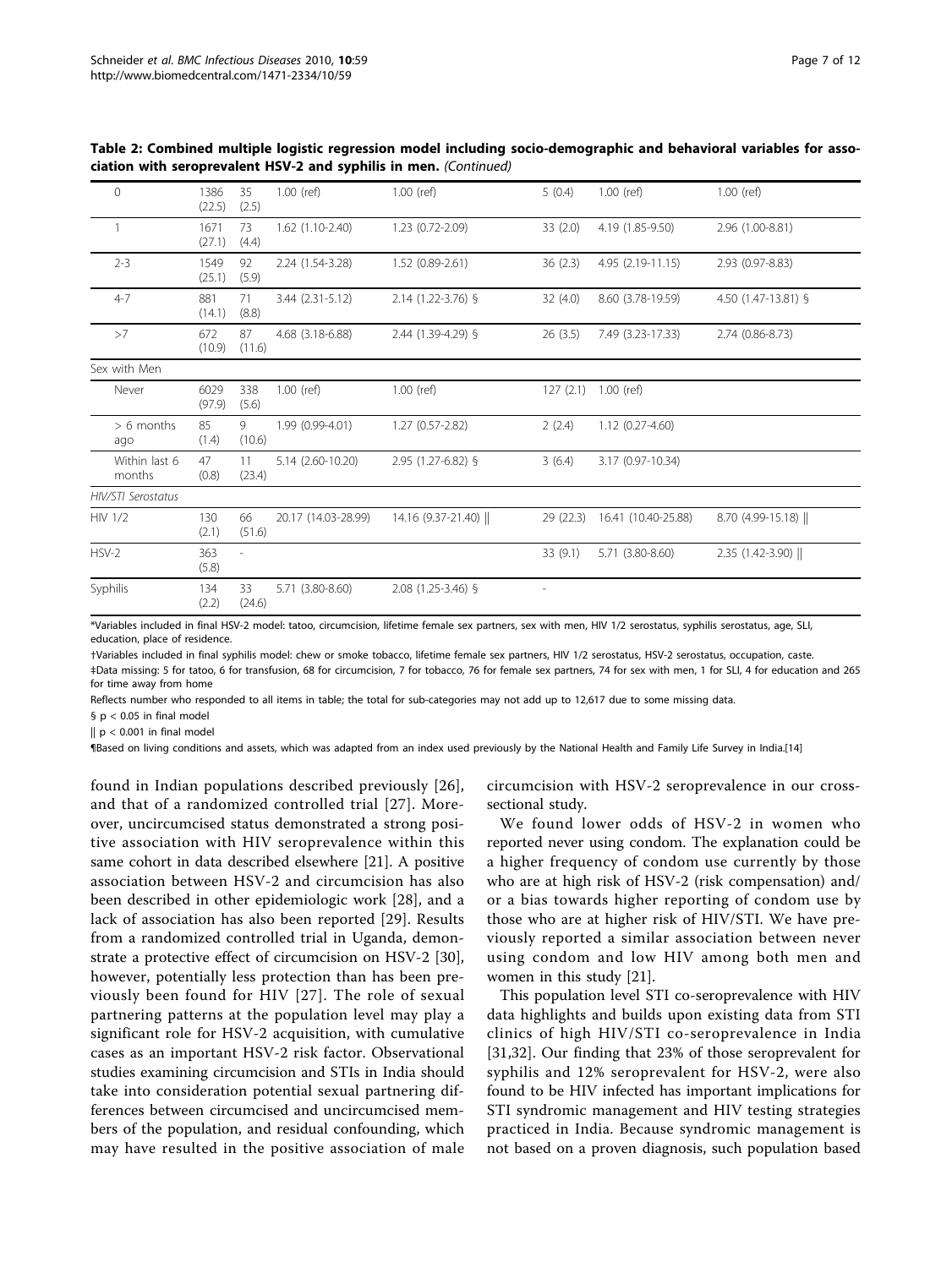Page 8 of 12

## <span id="page-7-0"></span>Table 3 Combined multiple logistic regression model including socio-demographic and behavioral variables for association with seroprevalent HSV-2 and syphilis in women.

| Factor                       | N (%<br>of<br>Total) | HSV-<br>$2*$       |                                                                 |                                                                                   |                   | <b>Syphilis</b>                                                    |                                                                                      |  |  |  |
|------------------------------|----------------------|--------------------|-----------------------------------------------------------------|-----------------------------------------------------------------------------------|-------------------|--------------------------------------------------------------------|--------------------------------------------------------------------------------------|--|--|--|
|                              |                      | N (%<br>HSV-<br>2) | Odds of having<br>HSV-2 with<br>univariate analysis<br>(95% CI) | Adjusted odds of having<br>HSV-2 with multiple<br>logistic regression (95%<br>CI) | N (%<br>Syphilis) | Odds of having<br>syphilis with<br>univariate analysis<br>(95% CI) | Adjusted odds of having<br>syphilis with multiple<br>logistic regression (95%<br>CI) |  |  |  |
| Women $(N =$<br>6,382) ‡     |                      |                    |                                                                 |                                                                                   |                   |                                                                    |                                                                                      |  |  |  |
| Sociodemographics            |                      |                    |                                                                 |                                                                                   |                   |                                                                    |                                                                                      |  |  |  |
| Age (years)                  |                      |                    |                                                                 |                                                                                   |                   |                                                                    |                                                                                      |  |  |  |
| $15 - 19$                    | 1,159<br>(18.2)      | 48<br>(4.1)        | 1.00 (ref)                                                      | 1.00 (ref)                                                                        | 6(0.5)            | 1.00 (ref)                                                         | 1.00 (ref)                                                                           |  |  |  |
| $20 - 24$                    | 1,162<br>(18.2)      | 62<br>(5.3)        | 1.30 (0.89-1.92)                                                | $0.91$ $(0.58-1.44)$                                                              | 14(1.2)           | 2.34 (0.90-6.12)                                                   | 1.55 (0.54-4.45)                                                                     |  |  |  |
| $25 - 29$                    | 1,027<br>(16.1)      | 88<br>(8.6)        | 2.17 (1.51-3.12)                                                | $1.67$ (1.07-2.61) §                                                              | 9(0.9)            | 1.70 (0.60-4.79)                                                   | $0.85(0.27 - 2.68)$                                                                  |  |  |  |
| 30-34                        | 886<br>(13.9)        | 110<br>(12.4)      | 3.28(2.31-4.66)                                                 | $2.51$ (1.61-3.90)                                                                | 19(2.1)           | 4.21 (1.67-10.59)                                                  | 1.88 (0.65-5.44)                                                                     |  |  |  |
| 35-39                        | 864<br>(13.5)        | 118<br>(13.7)      | 3.66 (2.58-5.19)                                                | $3.13$ (2.01-4.86) $\parallel$                                                    | 13(1.5)           | 2.94 (1.11-7.75)                                                   | 1.45 (0.49-4.33)                                                                     |  |  |  |
| 40-44                        | 757<br>(11.9)        | 99<br>(13.1)       | 3.48 (2.43-4.98)                                                | 2.77 (1.76-4.39)                                                                  | 19(2.5)           | 4.95 (1.97-12.45)                                                  | 2.90 (1.01-8.36) §                                                                   |  |  |  |
| 45-49                        | 527<br>(8.3)         | 59<br>(11.2)       | 2.92 (1.96-4.34)                                                | 2.12 (1.29-3.51) §                                                                | 6(1.1)            | 2.21 (0.71-6.89)                                                   | 1.39 (0.40-4.88)                                                                     |  |  |  |
| Standard of Living<br>Index§ |                      |                    |                                                                 |                                                                                   |                   |                                                                    |                                                                                      |  |  |  |
| $0 - 16$                     | 1,705<br>(26.7)      | 172<br>(10.1)      | 1.00 (ref)                                                      | 1.00 (ref)                                                                        | 33 (1.9)          | 1.00 (ref)                                                         |                                                                                      |  |  |  |
| $17 - 22$                    | 1,603<br>(25.1)      | 154<br>(9.6)       | $0.95(0.75-1.19)$                                               | $0.87$ $(0.66 - 1.15)$                                                            | 25(1.6)           | $0.80$ $(0.48-1.36)$                                               |                                                                                      |  |  |  |
| $23 - 29$                    | 1,522<br>(23.8)      | 144<br>(9.5)       | $0.93$ $(0.74-1.18)$                                            | $0.93$ $(0.69-1.26)$                                                              | 16(1.1)           | $0.54(0.30-0.98)$                                                  |                                                                                      |  |  |  |
| 30-54                        | 1,552<br>(24.3)      | 114<br>(7.3)       | $0.71(0.55-0.90)$                                               | $0.61$ (0.42-0.90) §                                                              | 12(0.8)           | $0.39(0.20-0.77)$                                                  |                                                                                      |  |  |  |
| Education                    |                      |                    |                                                                 |                                                                                   |                   |                                                                    |                                                                                      |  |  |  |
| None                         | 2737<br>(42.9)       | 296<br>(10.8)      | 1.00 (ref)                                                      |                                                                                   | 48 (1.8)          | $1.00$ (ref)                                                       |                                                                                      |  |  |  |
| Class 1-10                   | 2825<br>(44.3)       | 241<br>(8.5)       | $0.77$ $(0.64 - 0.92)$                                          |                                                                                   | 35(1.2)           | $0.70$ $(0.45 - 1.09)$                                             |                                                                                      |  |  |  |
| Class 11-12                  | 335<br>(5.2)         | 20<br>(6.0)        | 0.52 (0.33-0.84)                                                |                                                                                   | 3(0.9)            | $0.51(0.16-1.63)$                                                  |                                                                                      |  |  |  |
| More than<br>Class 12        | 484<br>(7.6)         | 27<br>(5.6)        | 0.52 (0.33-0.84)                                                |                                                                                   | 0(0.0)            | Model doesn't<br>converge                                          |                                                                                      |  |  |  |
| Occupation                   |                      |                    |                                                                 |                                                                                   |                   |                                                                    |                                                                                      |  |  |  |
| Other than<br>those below    | 5666<br>(88.8)       | 459<br>(8.1)       | 1.00 (ref)                                                      |                                                                                   | 73(1.3)           | 1.00 (ref)                                                         |                                                                                      |  |  |  |
| Field Related                | 92<br>(1.4)          | 15<br>(6.3)        | 2.21 (1.26-3.87)                                                |                                                                                   | 4(4.4)            | 3.53 (1.26-9.88)                                                   |                                                                                      |  |  |  |
| Begging/Sex<br>Work          | 19<br>(0.3)          | 5<br>(26.3)        | 4.05 (1.45-11.30)                                               |                                                                                   | 1(5.3)            | 4.32 (0.57-32.8)                                                   |                                                                                      |  |  |  |
| Unskilled<br>Labor           | 605<br>(9.5)         | 105<br>(17.4)      | 2.38 (1.89-3.0)                                                 |                                                                                   | 8(1.4)            | 1.17 (0.58-2.36)                                                   |                                                                                      |  |  |  |
| Caste                        |                      |                    |                                                                 |                                                                                   |                   |                                                                    |                                                                                      |  |  |  |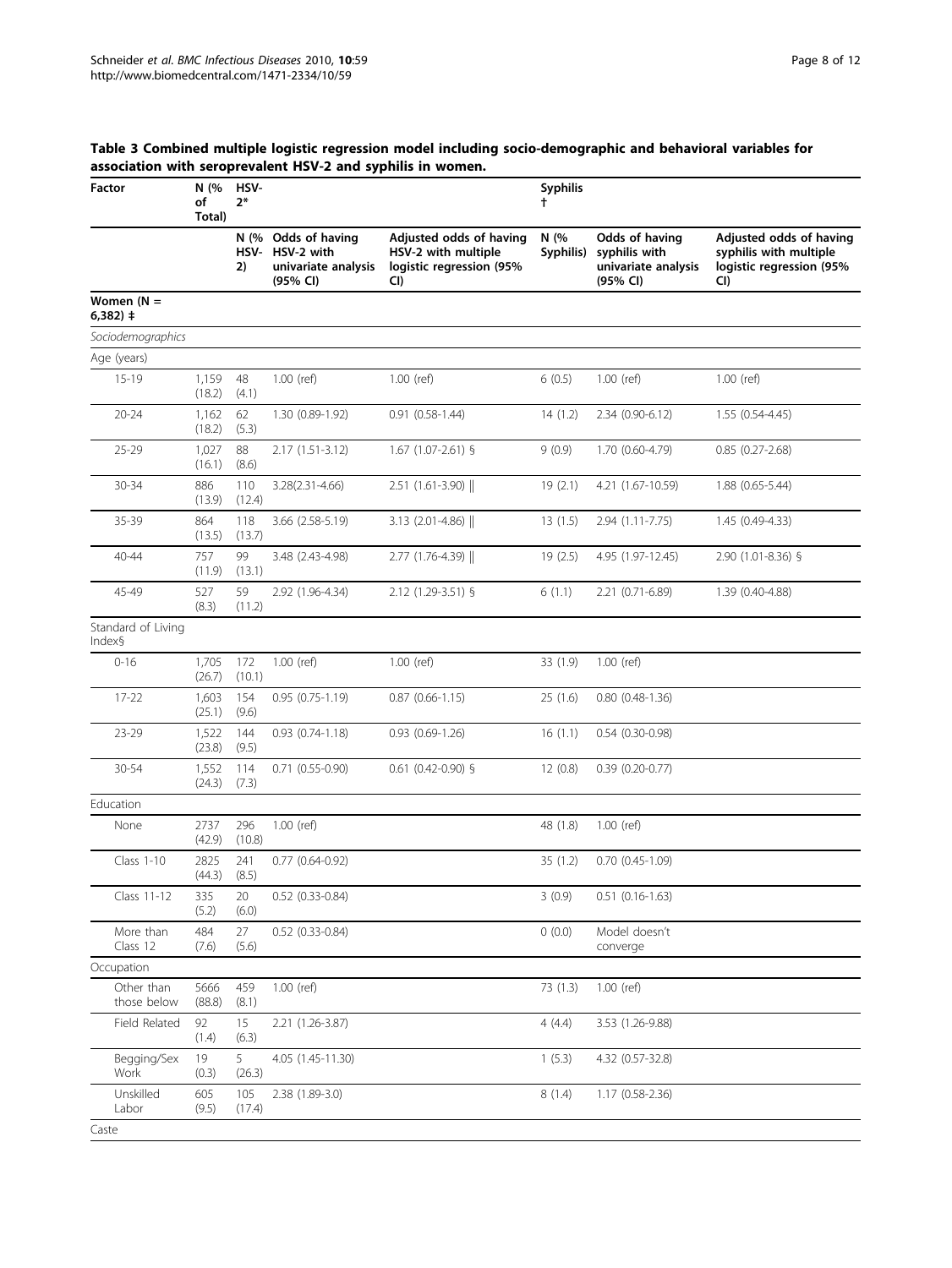| Forward                            | 2398<br>(37.6)  | 198<br>(8.3)  | $1.00$ (ref)      | $1.00$ (ref)           | 25(1.0)  | $1.00$ (ref)           |
|------------------------------------|-----------------|---------------|-------------------|------------------------|----------|------------------------|
| Backward                           | 1572<br>(24.6)  | 164<br>(10.4) | 1.29 (1.04-1.61)  | $1.03(0.80-1.33)$      | 31(2.0)  | $1.91(1.12-3.25)$      |
| Scheduled                          | 1315<br>(20.6)  | 125<br>(9.5)  | 1.17 (0.92-1.48)  | 1.29 (0.98-1.71)       | 18(1.4)  | 1.32 (0.72-2.42)       |
| Scheduled<br>Tribe                 | 220<br>(3.4)    | 22<br>(10.0)  | 1.23 (0.78-1.96)  | $1.03$ $(0.61 - 1.73)$ | 1(0.5)   | 0.43 (0.06-3.21)       |
| None                               | 877<br>(13.7)   | 75<br>(8.6)   | 1.04 (0.79-1.37)  | 0.70 (0.51-0.96) §     | 11(1.3)  | 1.21 (0.59-2.46)       |
| Place of<br>Residence              |                 |               |                   |                        |          |                        |
| Rural                              | 3,178<br>(49.8) | 167<br>(5.3)  | 1.00 (ref)        | $1.00$ (ref)           | 41(1.3)  | 1.00 (ref)             |
| Urban                              | 3,204<br>(50.2) | 417<br>(13.0) | 2.70 (2.24-3.25)  | 3.62 (2.76-4.76)       | 45 (1.4) | $1.09(0.71-1.67)$      |
| Health and<br>Hygiene              |                 |               |                   |                        |          |                        |
| History of<br>Transfusion          |                 |               |                   |                        |          |                        |
| No                                 | 5,873<br>(92.0) | 517<br>(8.8)  | 1.00 (ref)        |                        | 81 (1.4) | 1.00 (ref)             |
| Yes                                | 507<br>(7.9)    | 67<br>(13.2)  | 1.28 (0.95-1.72)  |                        | 5(1.0)   | $0.71$ $(0.29-1.77)$   |
| Toilet Facility at<br>Home         |                 |               |                   |                        |          |                        |
| Own Flush                          | 1,506<br>(23.7) | 146<br>(9.7)  | 1.00 (ref)        |                        | 9(0.6)   | $1.00$ (ref)           |
| Share Flush/<br>Own Pit<br>Toilet  | 1,982<br>(31.1) | 236<br>(11.9) | 1.26 (1.01-1.57)  |                        | 33(1.7)  | $0.66$ $(0.52 - 0.83)$ |
| Share Pit<br>Toilet                | 363<br>(5.7)    | 32<br>(8.8)   | $0.90(0.60-1.34)$ |                        | 4(1.1)   | 1.85 (0.57-6.05)       |
| None                               | 2,512<br>(39.5) | 166<br>(6.6)  | 0.66 (0.52-0.83)  |                        | 39 (1.6) | 2.62 (1.27-5.43)       |
| Chew Tobacco                       |                 |               |                   |                        |          |                        |
| Never                              | 6,305<br>(98.9) | 566<br>(9.0)  | 1.00 (ref)        |                        | 83(1.3)  | 1.00 (ref)             |
| Ever                               | 67<br>(1.1)     | 17<br>(25.4)  | 1.77 (0.94-3.33)  |                        | 2(3.0)   | 2.31 (0.56-9.58)       |
| Sexual Risk                        |                 |               |                   |                        |          |                        |
| Lifetime Male<br>Partners          |                 |               |                   |                        |          |                        |
| $\mathbf 0$                        | 759<br>(12.2)   | 30<br>(4.0)   | 1.00 (ref)        | $1.00$ (ref)           | 2(0.3)   | 1.00 (ref)             |
| $\mathbf{1}$                       | 4,909<br>(78.9) | 452<br>(9.2)  | 2.47 (1.69-3.60)  | 1.57 (0.91-2.73)       | 62(1.3)  | 4.82 (1.18-19.76)      |
| >1                                 | 551<br>(8.9)    | 88<br>(15.6)  | 4.68 (3.04-7.20)  | 2.61 (1.39-4.87) §     | 18(3.3)  | 13.23 (3.06-57.26)     |
| Condom Use                         |                 |               |                   |                        |          |                        |
| No sex in last<br>6 months         | 1449<br>(24.8)  | 143<br>(9.9)  | 1.00 (ref)        | 1.00 (ref)             | 17(1.2)  | $1.00$ (ref)           |
| Sometimes/<br>Often Use<br>Condoms | 124<br>(1.0)    | 21<br>(16.9)  | 1.86 (1.13-3.07)  | $1.12(0.60-2.11)$      | 4(3.2)   | 2.81 (0.93-8.48)       |

## Table 3: Combined multiple logistic regression model including socio-demographic and behavioral variables for association with seroprevalent HSV-2 and syphilis in women. (Continued)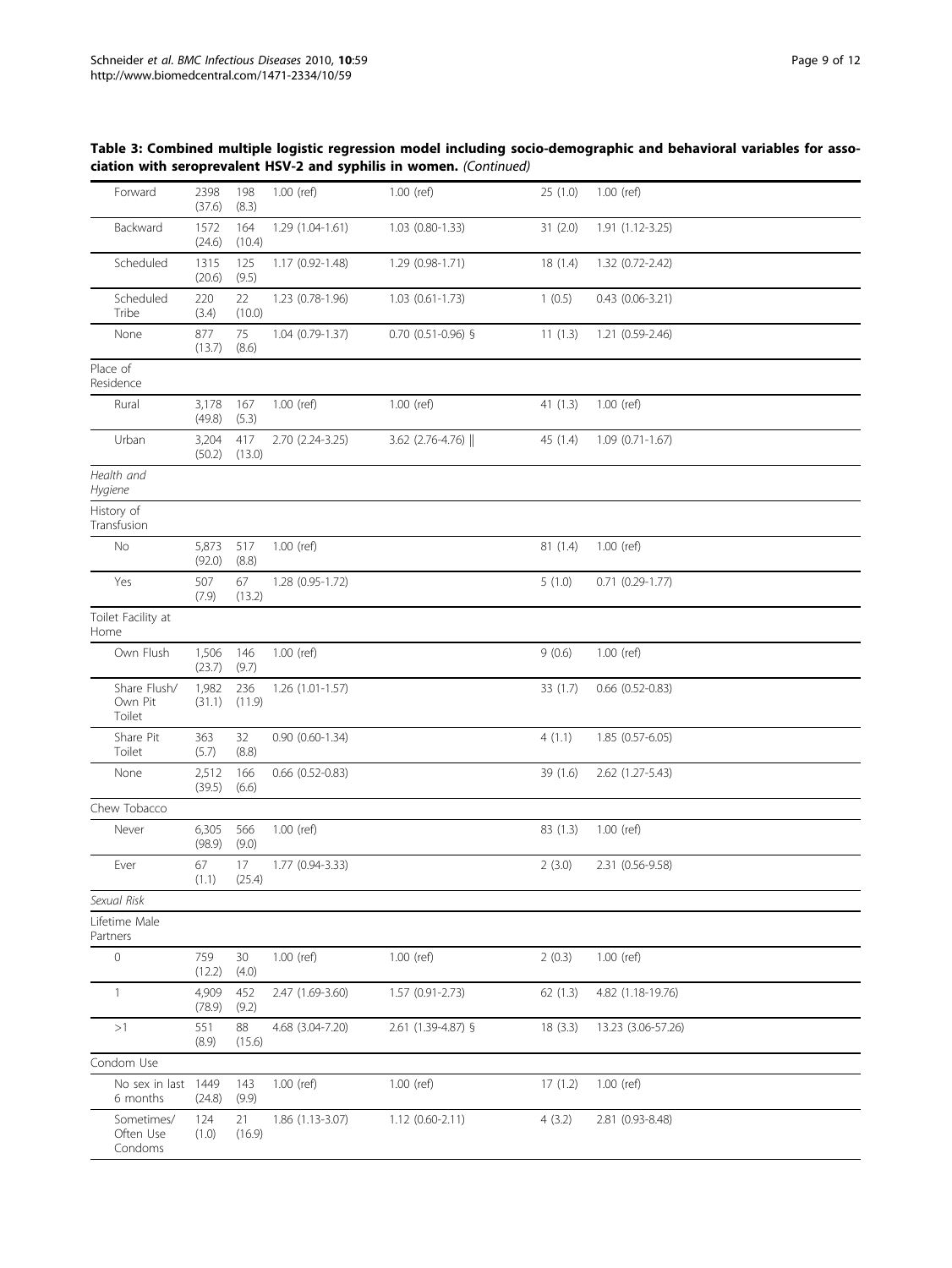| Never Use<br>Condoms | 4.653<br>(74.7) | 406<br>(8.7)             | $0.87(0.71-1.07)$   | $0.69$ (0.53-0.91) § | 61(1.3)                  | $1.12(0.65-1.92)$             |                                 |
|----------------------|-----------------|--------------------------|---------------------|----------------------|--------------------------|-------------------------------|---------------------------------|
| HIV/STI serostatus   |                 |                          |                     |                      |                          |                               |                                 |
| <b>HIV 1/2</b>       | 111<br>(1.7)    | 66<br>(59.5)             | 16.29 (11.03-24.04) | 14.07 (8.84-22.40)   |                          | 21 (18.9) 22.28 (13.06-38.01) | $8.19$ (4.29-15.65) $\parallel$ |
| $HSV-2$              | 584<br>(9.2)    | $\overline{\phantom{a}}$ |                     |                      | 44 (7.5)                 | 11.17 (7.25-17.20)            | 6.33 $(3.79-10.58)$             |
| Syphilis             | 86<br>(1.3)     | 44<br>(51.2)             | 11.17 (7.25-17.20)  | $6.66$ (3.88-11.42)  | $\overline{\phantom{a}}$ |                               |                                 |

<span id="page-9-0"></span>Table 3: Combined multiple logistic regression model including socio-demographic and behavioral variables for association with seroprevalent HSV-2 and syphilis in women. (Continued)

\*Variables included in final HSV-2 model: lifetime male partners, condom use, HIV 1/2 serostatus, syphilis serostatus, age, SLI, caste, place of residence. †Variables included in final syphilis model: HIV 1/2 serostatus, HSV-2 serostatus, age

‡ Data missing for women: 2 for transfusion, 19 for toilet facility, 10 for chew tobacco, 163 for lifetime male partners, 156 for condom use, and 1 for education Reflects number who responded to all items in table; the total for sub-categories may not add up to 12,617 due to some missing data.

§p < 0.05 in final model

 $|| p < 0.001$  in final model

Based on living conditions and assets, which was adapted from an index used previously by the National Health and Family Life Survey in India.[[14\]](#page-11-0)

data is needed to inform local treatment algorithms. For example in this district in Andhra Pradesh with potentially less HSV-2, syndromic management that utilizes less acyclovir therapy may be of higher priority than in a neighboring state or district. Refinement of syndromic management algorithms might include studies that examine the etiology of genital ulceration and rates of asymptomatic infection or viral shedding.

Furthermore, recent national guidelines for strengthening STI/RTI services within government institutions [[33](#page-11-0)] have lacked any mention of HIV testing at these centers. In one recent study from an STI clinic in Pune India, the majority of cases where both syphilis and HIV were acquired were detected at the same follow up visit suggesting co-transmission of HIV and syphilis [[5\]](#page-10-0). Current guidelines for the operational management of RTI/ STI clinics suggest that patients seeking STI care and found to have an STI or with symptoms are to be referred to local Integrated Counseling and Testing Centers (ICTC) for HIV testing. However, evaluation of the potential effectiveness of this approach has not been done yet. While the numbers of ICTCs in Andhra Pradesh state has increased dramatically to 661 centers [[34\]](#page-11-0), quality and accessibility has not been documented publicly and barriers to seeking voluntary counseling and testing have been reported [[35](#page-11-0)]. Additions to government STI syndromic management algorithms could include a longer duration and increased doses of penicillin in HIV infected persons, for example. Additionally, picking up acute or early HIV infection during this time is critical to following through with partner notification procedures. Improvements in sensitivity, specificity and a decrease in the window period with newer rapid third generation whole blood kits now commercially available in parts of the country, suggest that HIV testing during presentation with STI symptoms could be an ideal time

Table 4 Population-based gender rates of HSV-2/HIV and syphilis/HIV co-seroprevalence in Guntur District, Andhra Pradesh, South India.\*

|       |                        |                                    |                                               |                                               |                      | $HSV-2$                             |                                        |                                               |                                               |                                       |  |
|-------|------------------------|------------------------------------|-----------------------------------------------|-----------------------------------------------|----------------------|-------------------------------------|----------------------------------------|-----------------------------------------------|-----------------------------------------------|---------------------------------------|--|
|       |                        |                                    | Men                                           |                                               |                      | Women                               |                                        | <b>Total</b>                                  |                                               |                                       |  |
|       | <b>HSV</b><br>positive | HSV-2/HIV<br>CO-<br>prevalence     | Proportion of<br>$HSV-2$ co-<br>prevalence %  | Adjusted<br>HSV-2/HIV<br>CO-<br>prevalence    | $HSV-2$<br>positive  | <b>HSV-HIV</b><br>CO-<br>prevalence | Proportion<br>of HSV-2/<br>HIV<br>$\%$ | Adjusted<br>HSV-2/HIV<br>CO-<br>prevalence    | Proportion of<br>$HSV-2$ co-<br>prevalence %  | Adjusted<br>CO-<br>prevalence<br>%    |  |
| Total | 363                    | 66                                 | 18.2                                          | 0.85                                          | 584                  | 66                                  | 11.3                                   | 0.84                                          | 11.8                                          | 0.85                                  |  |
|       |                        |                                    |                                               |                                               |                      | Syphilis                            |                                        |                                               |                                               |                                       |  |
|       | Men                    |                                    |                                               |                                               |                      | Women                               |                                        |                                               |                                               | Total                                 |  |
|       | Syphilis<br>positive   | Syphilis/<br>HIV co-<br>prevalence | Proportion of<br>Syphilis co-<br>prevalence % | Adjusted<br>syphilis/HIV<br>CO-<br>prevalence | Syphilis<br>positive | Syphilis-<br>HIV co-<br>prevalence  | Proportion<br>of Syphilis/<br>HIV%     | Adjusted<br>syphilis/HIV<br>CO-<br>prevalence | Proportion of<br>Syphilis co-<br>prevalence % | Adjusted<br>CO-<br>prevalence<br>$\%$ |  |
| Total | 134                    | 29                                 | 21.6                                          | 0.35                                          | 86                   | 21                                  | 24.4                                   | 0.29                                          | 22.7                                          | 0.32                                  |  |

\*Overall HSV-2/HIV and syphilis/HIV seroprevalence adjusted for age, sex, gender and rural/urban distribution of the population in Guntur district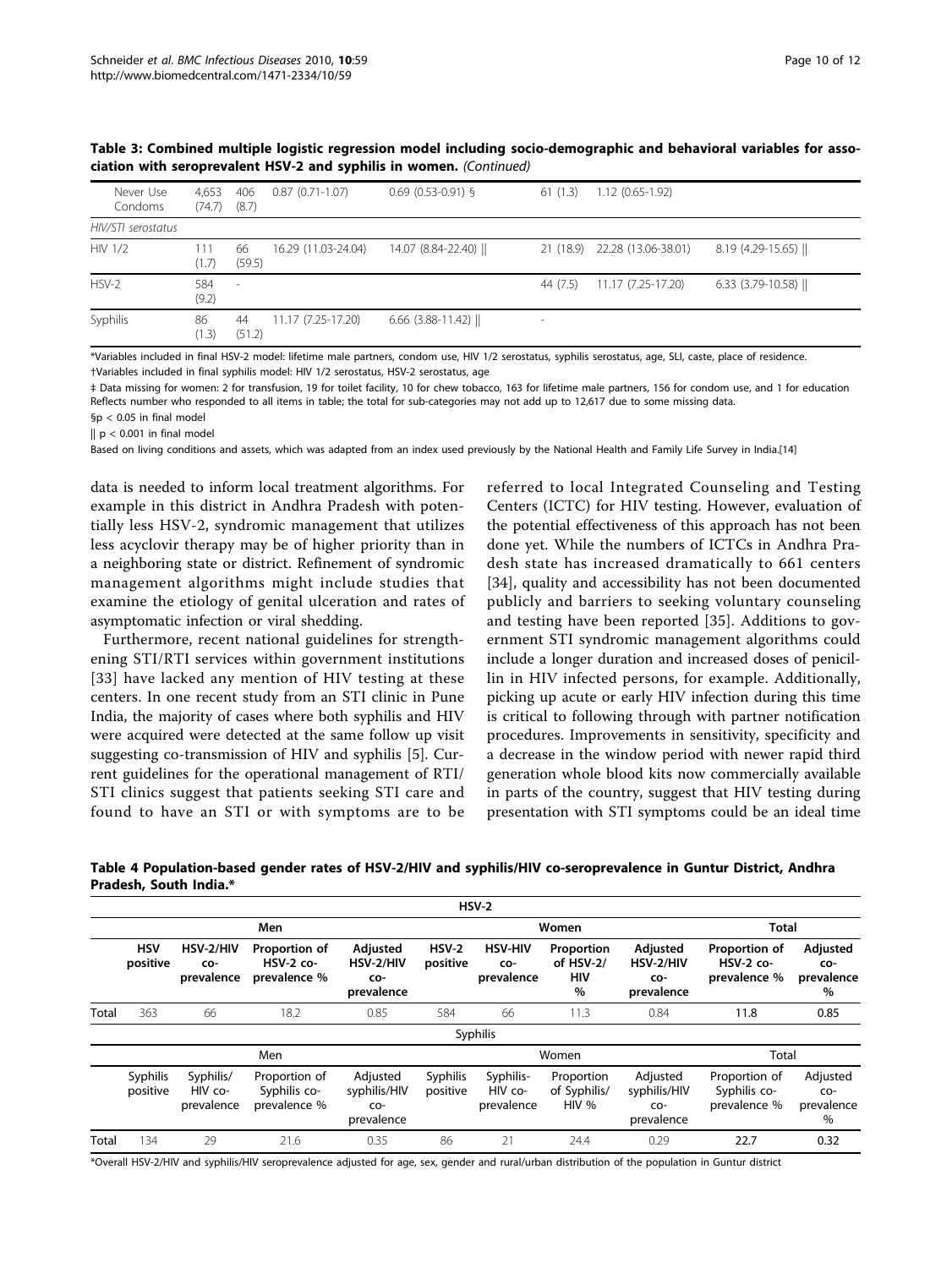<span id="page-10-0"></span>to pick up new cases of HIV and prevent loss to followup of patients referred out for HIV testing.

There were several limitations of this study. The sampling frame was limited to one district within Andhra Pradesh and we are unable to extrapolate these findings to other geographic regions. However, this information is useful as it comes from a high HIV prevalent district within a high HIV prevalent state and demonstrates relatively low levels of HSV-2 and syphilis. Findings from local data can impact our understanding of disease at the national level as evidenced from the previously described HIV prevalence from this study [[15](#page-11-0)] which played a major role in the downward estimation of HIV burden for the country [[36\]](#page-11-0). Additionally, without further clinical history and non-specific syphilis testing, we were unable to determine whether results from syphilis IgG testing were consistent with active, incubating, treated or convalescent infection. However, the yield of active syphilis would be less helpful from a population-based study as active cases of syphilis would be even less frequent in such a setting. Also high titers would have been difficult to interpret without a clinical history given that untreated secondary or tertiary syphilis could be present, however, both conditions would be insignificant in relation to transmission dynamics as syphilis can be non-communicable after 1-4 years [[16](#page-11-0)].

Herpes and syphilis suppression and control as HIV prevention interventions have not been found to be effective [7,8,[37](#page-11-0)]. However, additional examination of this HIV prevention strategy continues given the strong relationship between these sexually transmitted infections and HIV. However, there may be specific situations where such control or suppression strategies are used, such as during pregnancy, to prevent the devastating potential sequelae of neonatal herpes infection or intrapartum syphilis infection. HSV-2 control may be less important in this setting as an HIV prevention strategy as the HIV epidemic has not spread widely and levels of HSV-2 infection in India are relatively low.

#### Conclusion

This study provides data on the burden of HSV-2 and syphilis at the population level and its associations in a high HIV prevalence part of India. The strong association between HSV-2, syphilis and HIV seroprevalence in this population-based study suggests that acceleration of direct linkages between STI testing and HIV counseling and testing would be useful in enhancing the control of STIs and HIV in India.

#### Acknowledgements

We thank the study participants. JS was supported by a Lancet International Fellowship and grant KL2RR025000 from the National Institutes of Health. The content of this paper is solely the responsibility of the authors and does

not necessarily represent the official views of the National Institutes of Health, Lancet or any institution with which the authors are affiliated.

#### Author details

<sup>1</sup>Department of Medicine, University of Chicago, Chicago, IL, USA. <sup>2</sup>Department of Health Studies, University of Chicago, Chicago, IL, USA <sup>3</sup>Department of Microbiology, Nizam's Institute of Medical Sciences, Hyderabad, India. <sup>4</sup>Public Health Foundation of India, New Delhi, India. <sup>6</sup>Sclaves India. <sup>6</sup>Sclaves India. <sup>6</sup>Sclaves India. <sup>6</sup>Sclaves India. <sup>6</sup>Sclaves India. <sup>6</sup>Sclaves India. <sup>6</sup>Sclaves India. <sup>6</sup>Sclaves India. <sup>6</sup>S .<br>George Institute for International Health - India, Hyderabad, India. <sup>6</sup>School of Public Health and George Institute for International Health, University of Sydney, Sydney, Australia. <sup>7</sup>Institute for Health Metrics and Evaluation, University of Washington, Seattle, WA, USA.

#### Authors' contributions

The parent study from which this report is prepared was conceived by LD with major contributions to the design by VL and RD. JAS performed the statistical analysis for this report and drafted the manuscript in collaboration with RD and LD. GAK contributed to the statistical analysis. TS contributed to the laboratory analysis. All authors approved the final version of the manuscript.

#### Competing interests

The authors declare that they have no competing interests.

Received: 13 April 2009 Accepted: 9 March 2010 Published: 9 March 2010

#### References

- Khanna N: Sexually transmitted diseases in India. Indian J Sex Transm Dis 2002, 232:58-66.
- 2. Ray K, Bala M, Gupta SM, Khunger N, Puri P, Muralidhar S, Kumar J: [Changing trends in sexually transmitted infections at a Regional STD](http://www.ncbi.nlm.nih.gov/pubmed/17213525?dopt=Abstract) [Centre in north India.](http://www.ncbi.nlm.nih.gov/pubmed/17213525?dopt=Abstract) Indian J Med Res 2006, 124(5):559-568.
- 3. Kumar B, Sahoo B, Gupta S, Jain R: [Rising incidence of genital herpes over](http://www.ncbi.nlm.nih.gov/pubmed/11890299?dopt=Abstract) [two decades in a sexually transmitted disease clinic in north India.](http://www.ncbi.nlm.nih.gov/pubmed/11890299?dopt=Abstract) Dermatol 2002, 29(2):74-78.
- Gawande AV, Vasudeo ND, Zodpey SP, Khandait DW: [Sexually transmitted](http://www.ncbi.nlm.nih.gov/pubmed/11407008?dopt=Abstract) [infections in long distance truck drivers.](http://www.ncbi.nlm.nih.gov/pubmed/11407008?dopt=Abstract) J Commun Dis 2000, 32(3):212-215.
- 5. Reynolds SJ, Risbud AR, Shepherd ME, Rompalo AM, Ghate MV, Godbole SV, Joshi SN, Divekar AD, Gangakhedkar RR, Bollinger RC, et al: [High rates of](http://www.ncbi.nlm.nih.gov/pubmed/16581736?dopt=Abstract) [syphilis among STI patients are contributing to the spread of HIV-1 in](http://www.ncbi.nlm.nih.gov/pubmed/16581736?dopt=Abstract) [India.](http://www.ncbi.nlm.nih.gov/pubmed/16581736?dopt=Abstract) Sex Transm Infect 2006, 82(2):121-126.
- 6. Becker ML, Ramesh BM, Washington RG, Halli S, Blanchard JF, Moses S: [Prevalence and determinants of HIV infection in South India: a](http://www.ncbi.nlm.nih.gov/pubmed/17413695?dopt=Abstract) [heterogeneous, rural epidemic.](http://www.ncbi.nlm.nih.gov/pubmed/17413695?dopt=Abstract) Aids 2007, 21(6):739-747.
- 7. Watson-Jones D, Weiss HA, Rusizoka M, Changalucha J, Baisley K, Mugeye K, Tanton C, Ross D, Everett D, Clayton T, et al: [Effect of herpes simplex](http://www.ncbi.nlm.nih.gov/pubmed/18337596?dopt=Abstract) [suppression on incidence of HIV among women in Tanzania.](http://www.ncbi.nlm.nih.gov/pubmed/18337596?dopt=Abstract) N Engl J Med 2008, 358(15):1560-1571.
- 8. Celum C, Wald A, Hughes J, Sanchez J, Reid S, Delany-Moretlwe S, Cowan F, Casapia M, Ortiz A, Fuchs J, et al: [Effect of aciclovir on HIV-1](http://www.ncbi.nlm.nih.gov/pubmed/18572080?dopt=Abstract) [acquisition in herpes simplex virus 2 seropositive women and men who](http://www.ncbi.nlm.nih.gov/pubmed/18572080?dopt=Abstract) [have sex with men: a randomised, double-blind, placebo-controlled trial.](http://www.ncbi.nlm.nih.gov/pubmed/18572080?dopt=Abstract) Lancet 2008, 371(9630):2109-2119.
- 9. Buchacz K, Patel P, Taylor M, Kerndt PR, Byers RH, Holmberg SD, Klausner JD: [Syphilis increases HIV viral load and decreases CD4 cell](http://www.ncbi.nlm.nih.gov/pubmed/15577629?dopt=Abstract) [counts in HIV-infected patients with new syphilis infections.](http://www.ncbi.nlm.nih.gov/pubmed/15577629?dopt=Abstract) Aids 2004, 18(15):2075-2079.
- 10. Grosskurth H, Mosha F, Todd J, et al: [Impact of improved treatment of](http://www.ncbi.nlm.nih.gov/pubmed/7658778?dopt=Abstract) [sexually transmitted diseases on HIV infection in rural Tanzania:](http://www.ncbi.nlm.nih.gov/pubmed/7658778?dopt=Abstract) [randomised controlled trial.](http://www.ncbi.nlm.nih.gov/pubmed/7658778?dopt=Abstract) Lancet 1995, 346:530-536.
- 11. Wawer MJ, Sewankambo NK, Serwadda D, Quinn TC, Paxton LA, Kiwanuka N, Wabwire-Mangen F, Li C, Lutalo T, Nalugoda F, et al: [Control](http://www.ncbi.nlm.nih.gov/pubmed/10028980?dopt=Abstract) [of sexually transmitted diseases for AIDS prevention in Uganda: a](http://www.ncbi.nlm.nih.gov/pubmed/10028980?dopt=Abstract) [randomised community trial. Rakai Project Study Group.](http://www.ncbi.nlm.nih.gov/pubmed/10028980?dopt=Abstract) Lancet 1999, 353(9152):525-535.
- 12. Kamali A, Quigley M, Nakiyingi J, Kinsman J, Kengeya-Kayondo J, Gopal R, Ojwiya A, Hughes P, Carpenter LM, Whitworth J: [Syndromic management](http://www.ncbi.nlm.nih.gov/pubmed/12606175?dopt=Abstract) [of sexually-transmitted infections and behaviour change interventions](http://www.ncbi.nlm.nih.gov/pubmed/12606175?dopt=Abstract)